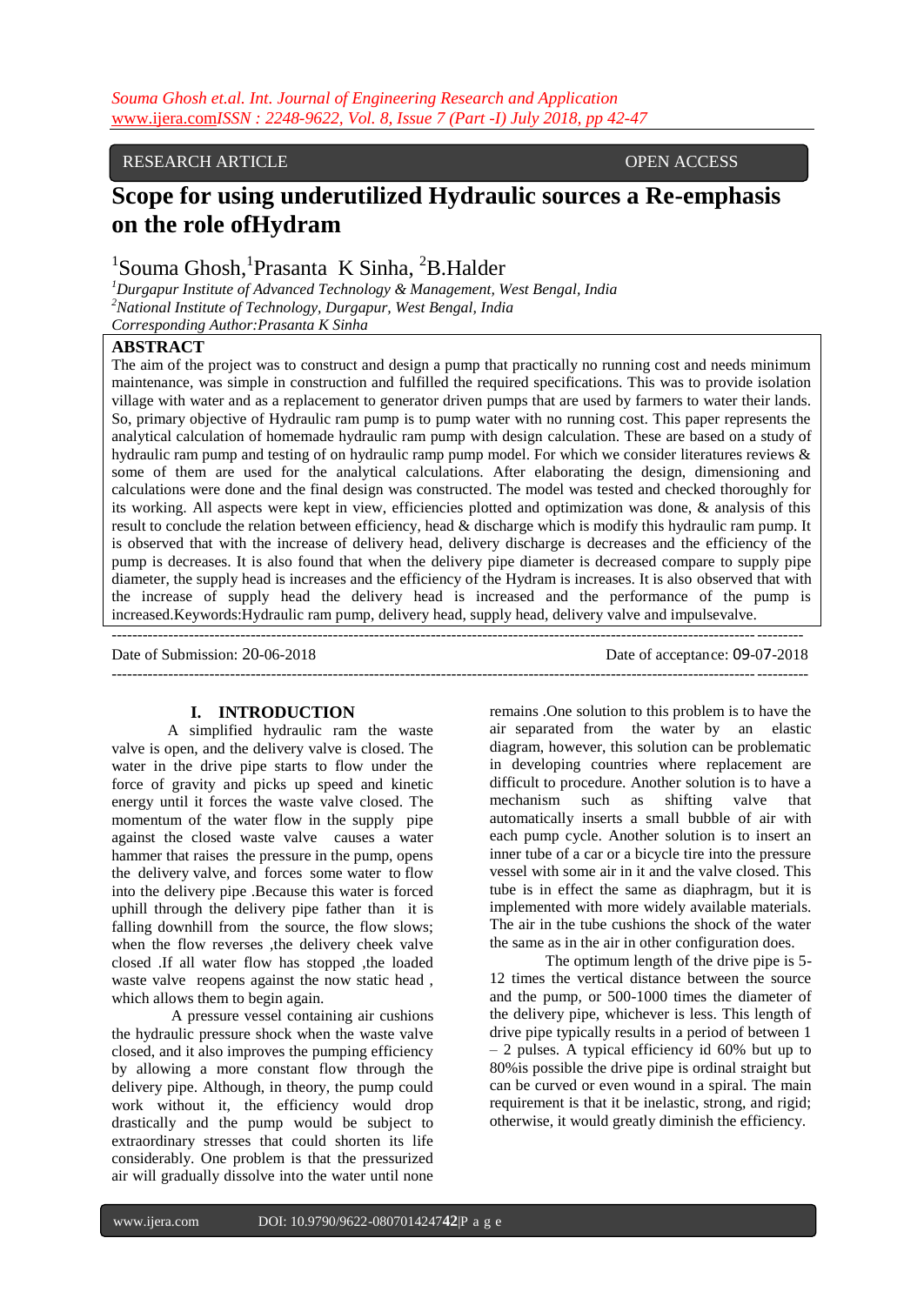*Souma Ghosh et.al. Int. Journal of Engineering Research and Application*  www.ijera.com*ISSN : 2248-9622, Vol. 8, Issue 7 (Part -I) July 2018, pp 42-47*



Schematic diagram

## **II. XPERIMENTAL SETUP**

Components of Hydraulic Ram Pump System are Header Tank, Drive pipe, pump Basement, delivery pipe, pump unit.Pump unit consist of pump body, impulse valve, delivery valve, Air vassal and Sniffer valve.

#### **2.1 Header Tank**

The header tank has five objectives: To prevent solid elements and air to enter in the Hydram. To continuous flow in the Hydraulic Ram Pump. To allow the water to enter with a high velocity in the Hydram. To resist to external aggressionsand to allow the self-maintenance of the RPS



## Picture -1 Header Tank

#### **2.2 Drive Pipe**

A drive pipe has two objectives, to allow the water entering in the pump body from the headertank with high velocityand to resist to the shocksofthe water hammer effect.

#### **2.3 Pump Basement**

The functions of the pump basement are:

To hold the Hydram against the shocks of the water hammer effect; and to collect the waste water and to direct it to a targeted location to avoid having a muddy area around the pump and cavitations.



Picture-3 Pump Basement

#### **2.4 Delivery Pipe**

It needs to be buried to avoid external aggression; the delivery height minimizes the internal diameter of the pipe (i.e. the small diameter creates more head losses) the delivery height also designs the pressure that the pipecan hold and as a consequence, the material of the pipe, andthe route of the pipe must avoid going alternatively upand down and should stay straight as much as possible.



Picture-4 Delivery Pipe

#### **2.5 Pump Body**

The pump body of a Hydram needs to be robust: it is the centre of the water hammer effect. The ACF design uses a 1-1/4inch GI tee and a 1- 1/4inch GI elbow threaded together. It gives three openings:

- One input, the connection to the drive pipe; and
- Two outputs, the connections to the impulse valve and to the delivery valve



Picture- 5 Pump Body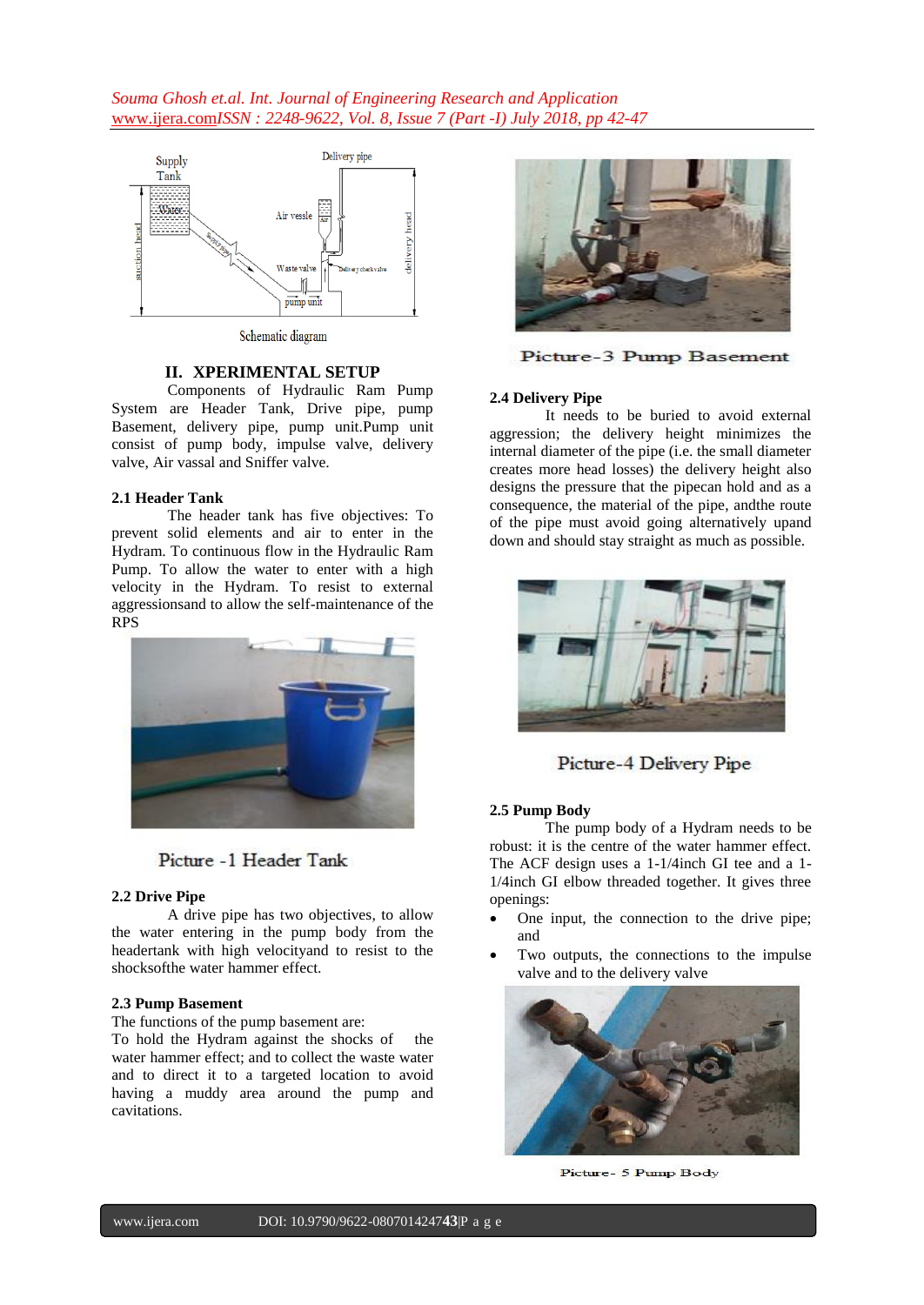#### **2.6 Impulse Valve**

The impulse valve is located above the elbow of the pump body.**17**The impulse valve of the ACF design of the Hydram is mainly based on the designfrom the DTU.

It is composed of three components:

The plate;

The plug; and

The locking bolt.

The impulse valve is the part that allows the water to create continuous water hammer effects. The plug needs to be wide enough so that the water pushes it upward. The closure needs to be fast and clear. This is why it is important to guide the plug vertically. Also, it is recommended that the contact surfaces between the plate and the plug are conical: this contact is better than flat surfaces for waterproof purposes. The locking nut is used to stop the plug falling downward. It allows the modification of the length of the stroke of the plug. This option is better than putting simple nuts on the plug. One or two nuts are not enough: they get loose by the continuous hits when the plug goes down. This device makes sure that the length of the stroke staysthe same until further modification during maintenance.



Picture-6 Impulse Valve

## **2.7 Delivery Valve**

The delivery valve is located above the tee of the pump body. The delivery valve is a nonreturn valve: it allows the water to go from the pump body to the air vessel and forbid the water to flow in the opposite direction. When the pressure inside the pump body is higher than the pressure in the air vessel, the valve opens and let the water flows. The delivery valve is made out of three components: The delivery plate; the delivery plug; and the bolt.



Picture-7 Delivery Valve

## **2.8 Air Vessel**

The air vessel is located above the delivery valve.The air vessel is a vital component of the Hydram and is visually its main characteristic. Without it, the water coming through the delivery valve would have a great velocity and too much head losses would be created. With the air vessel, the air is slowed down because the air inside the air vessel acts like a spring. The air vessel improves a lot the efficiency of the pump.



Picture-8 Air Vessel

## **III. METHODOLOGY**

#### **3.1Sequence of Operation 3.11 Sequence I**

Water from the source flow through the drive pipe (A) into the ram pump body, fills it and begins to exit through the waste or "impulse" valve (B). The check valve (C) remains in its normal closed positions by both the attached spring and water pressure in the tank (D) and the delivery pipe (E) (no water in the tank prior to start up). At this starting point there is no pressure in tank (D) and no water is being delivered through exit pipe (E) to the holding tank destination. See Figure 1.

## **3.12 Sequence II**

Water entering the pump through the drive pipe (A) has its velocity and pressure being directed out of waste valve (B) as illustrated in Figure 2.

## **3.13Sequence III**

Water has stopped flowing through the drive pipe (A) as a "shock wave" created by the "water hammer" travels back up the drive pipe to the settling tank. The waste valve (B) is closed. Air volume in the pressure tank (D) continues expanding to equalize pressure, pushing a small amount of water out of the delivery pipe (E). See the illustration in Figure 3.

#### **3.14 Sequence IV**

The shock wave reaches the holding tank causing a "gasp" for water in the drive pipe (A). The waste valve (B) opens and the water in the drive pipe (A) flows into the pump and out of the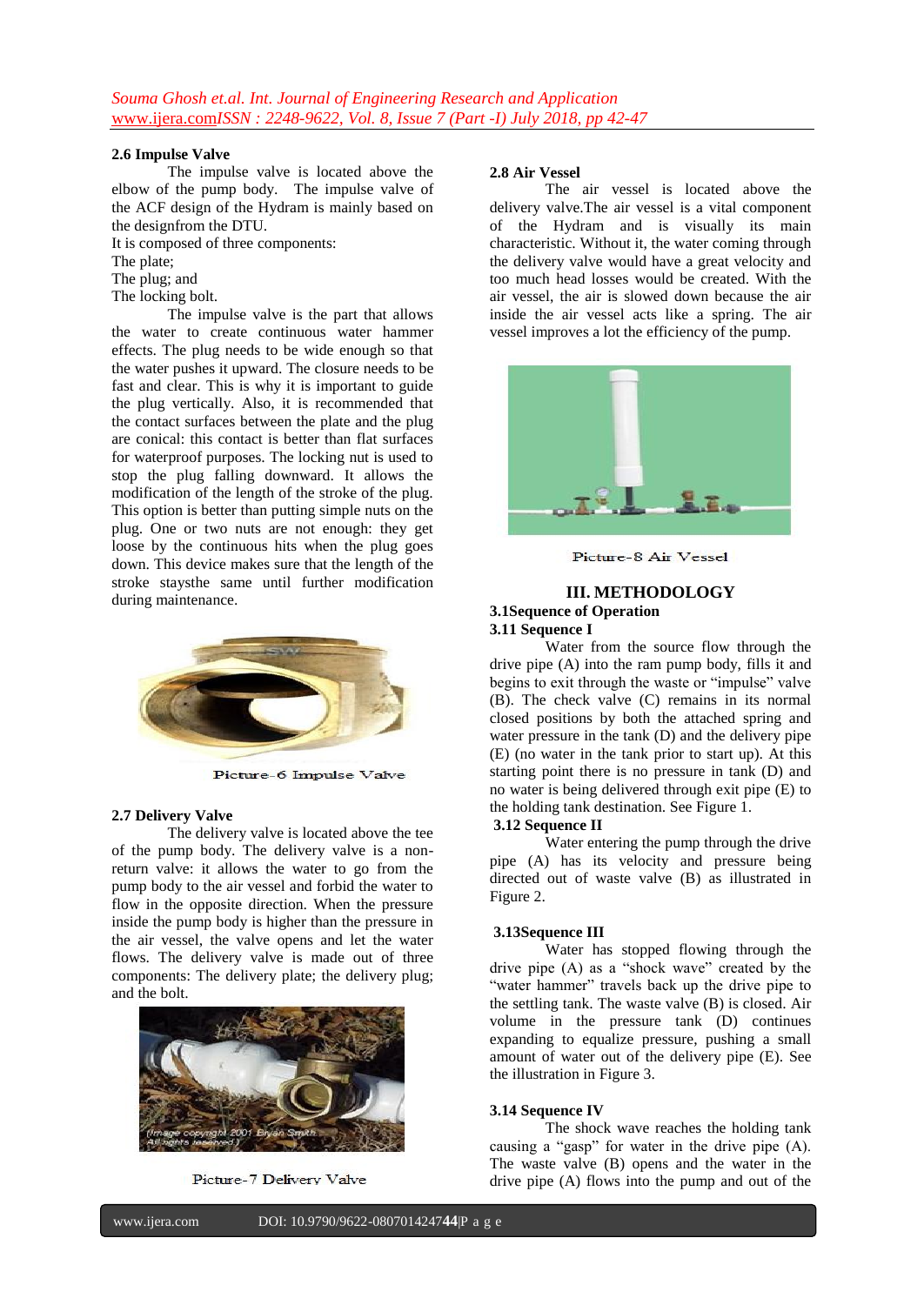## *Souma Ghosh et.al. Int. Journal of Engineering Research and Application*  www.ijera.com*ISSN : 2248-9622, Vol. 8, Issue 7 (Part -I) July 2018, pp 42-47*

waste valve (B). The check valve (C) remains closed until the air volume in the pressure tank (D) has stabilized and water has stopped flowing out of the delivery pipe (E). At this point sequence 1 begins all over again.



Figure 1. Hydraulic Ram Sequence I



Fig-2: Hydraulic Ram Sequence II



Fig-3: Hydraulic Ram Sequence III



Fig-4: Hydraulic Ram Sequence IV

**3.2 Detail Design of present work in Hydraulic Ram Pump**

| Table 1: Design parameters |  |
|----------------------------|--|
|----------------------------|--|

| SL. No | <b>Drive Pipe Details</b> | <b>Delivery Pipe Details</b>         |
|--------|---------------------------|--------------------------------------|
|        | Drive pipe length=19feet  | Delivery Pipe length=10feet 8inch    |
|        | Drive Pipe Diameter=40mm  | Delivery Pipe Diameter=15.5mm        |
|        | Drive Pipe angle $=10^0$  | Delivery Pipe Angle =90 <sup>0</sup> |
|        |                           |                                      |

#### **3.21 Loss of heads in pipe**

The loss of head in the delivery and drive pipe s also a factor in the resistive force of the delivery head. This loss of head is typically in normal pipe selections. This loss can be calculated by various ways. One of which is Darcy formula. The formula for loss of head in the Darcy method is given below;

#### **Darcy Formula**

 $Hf=4flv^2/2gd$  (loss of head in pipe due to fluid friction)

Where, $f=0.005[(1+1)/12d]$  for smooth  $f=0.01[(1+1)/12d]$  for old

Loss due to the entrance= $0.5v^2/2g$ Loss due to exit= $v^2/2g$ 

## **3.22 Flow Rates**

For a circular orifice, the flow rate equation is given by,

$$
Q = C d(1/4\pi D^2) \sqrt{2gh}
$$

Where, $Q=$  flow rate

Cd= coefficient of discharge

D=Diameter of the pipe

h=Head acting on the center line

g=Acceleration due to gravity

Typical values for the coefficient of discharge are sharp orifice=0.62 and Tube=0.80

## **IV. RESULT & DISCUSSION 4.1 Variation of Discharge with Delivery head**

A number of experiments were carried out to find out the effect of discharge with the increase of delivery head. The variation of discharge at delivery head are presented in fig.

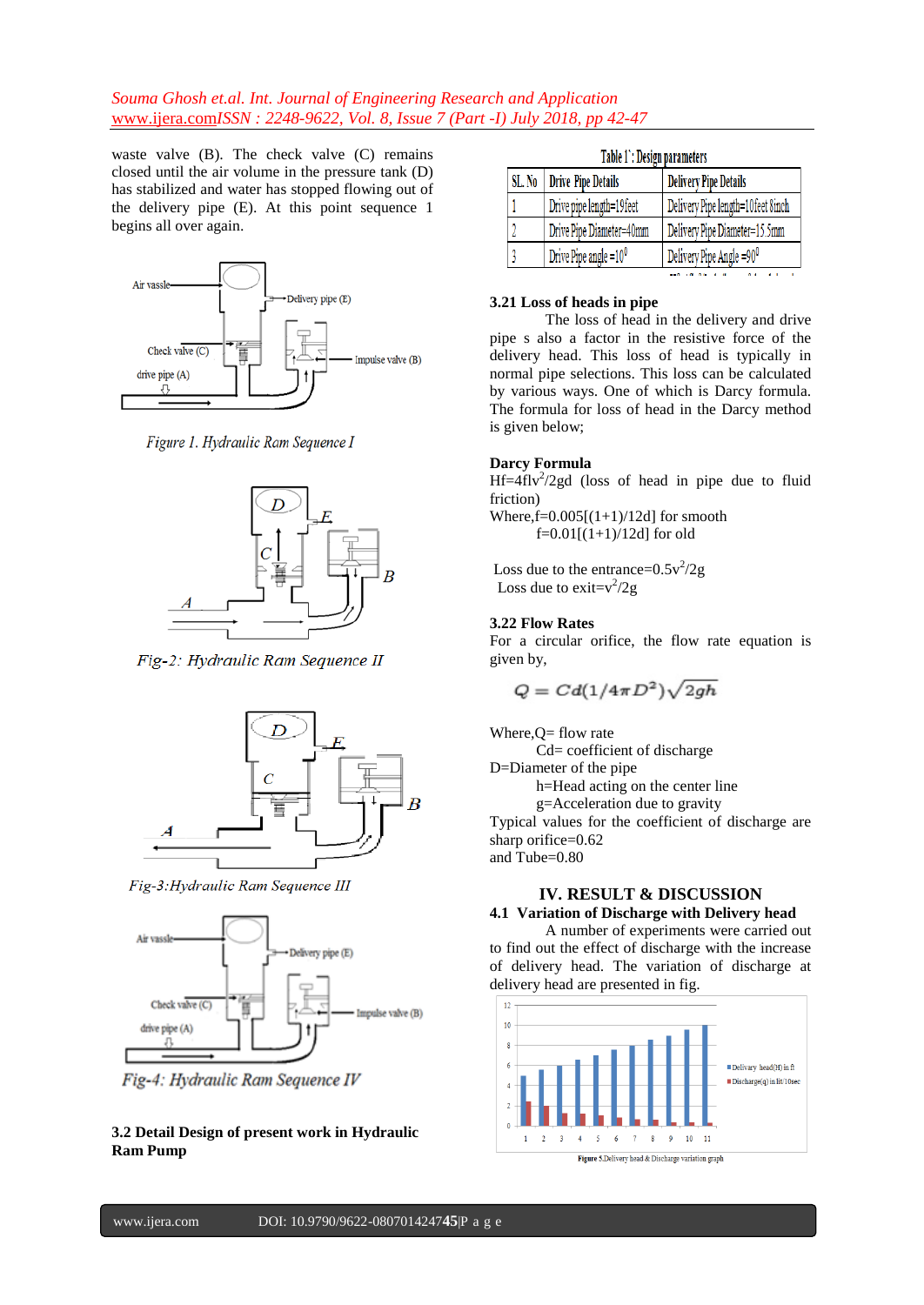## **4.2 Variation of Efficiency of Hydraulic Ram Pump**

The Efficiency in term of Discharge is written as,  $q(H-h)$  $η_D$ 'Aubuisson's  $=$   $\frac{qXH}{Qx}$  $\eta$ Rankine's  $(0 - a)h$ Qxh D'Aubuisson's Efficiency vs Delivery Head Graph 50.00%  $\frac{5}{9}$  45.00% 40.00%  $\begin{array}{r}\n 240.00\% \\
\phantom{0}25.00\% \\
\phantom{0}35.00\% \\
\phantom{0}43.000\% \end{array}$  $\begin{array}{r}\n 30.00\% \\
\hline\n 25.00\% \\
20.00\% \\
\hline\n 15.00\% \\
\hline\n 10.00\% \\
\end{array}$ Å 5.00% 0.00%  $5 - 56$  $666$ 7 76 8 86 9 96 10 Delivery Head in ft(H)

**Figure 6.**Variation of D'Aubusson's Efficiency with respect to Delivery Head



**Figure 7.**Variation of Rankin's Efficiency with respect of Delivery Head

Now, we get the dimensionless quantity in homemade Hydraulic Ram Pump is the ratio of Delivery Head (H) to the Supply Head(h).



If we calculate the head loss due to friction (major loss) then effective head  $(H_1)=h_f+H$ .

So, the various discharge various head loss is occurred and then varies the value of efficiency compare to previous value.

Following table we discussed variation of efficiency with respect to head loss compare to previous efficiency,



Based on the result is obtain, it can be concluded that

- 1) With the increase of delivery head the delivery discharge is decreases and the Efficiency of the pump is decreases.
- 2) When the Head Loss (mainly frictional loss) is considered with the increase of delivery head the efficiency of the Hydram is increased.
- 3) If the delivery pipe diameter is decreased compare to supply pipe diameter, the supply head is increases and the Efficiency of the Hydram is increases.
- 4) With the increase of supply head delivery head is increases and the performance of the pump is also increases.

#### **REFERENCES**

- [1]. Davis, S and Corrie, L. (2003). Microhydro: Clean Power from Water. New Society Publishers.
- [2]. Abiy, A. T.(2000). Hydraulic Ram Pump System design and application. In ESME 5<sup>th</sup> Annual conference on Manufacturing and Process Industry Research Development and Technology Adaptation Centre Addis Adaba.
- [3]. Jeffery, T . D., Thomas T. H., Smith, A. V., Glover, P. B., Fountain, P. D. (1992). 'Hydraulic RamPumps: A guide to ram